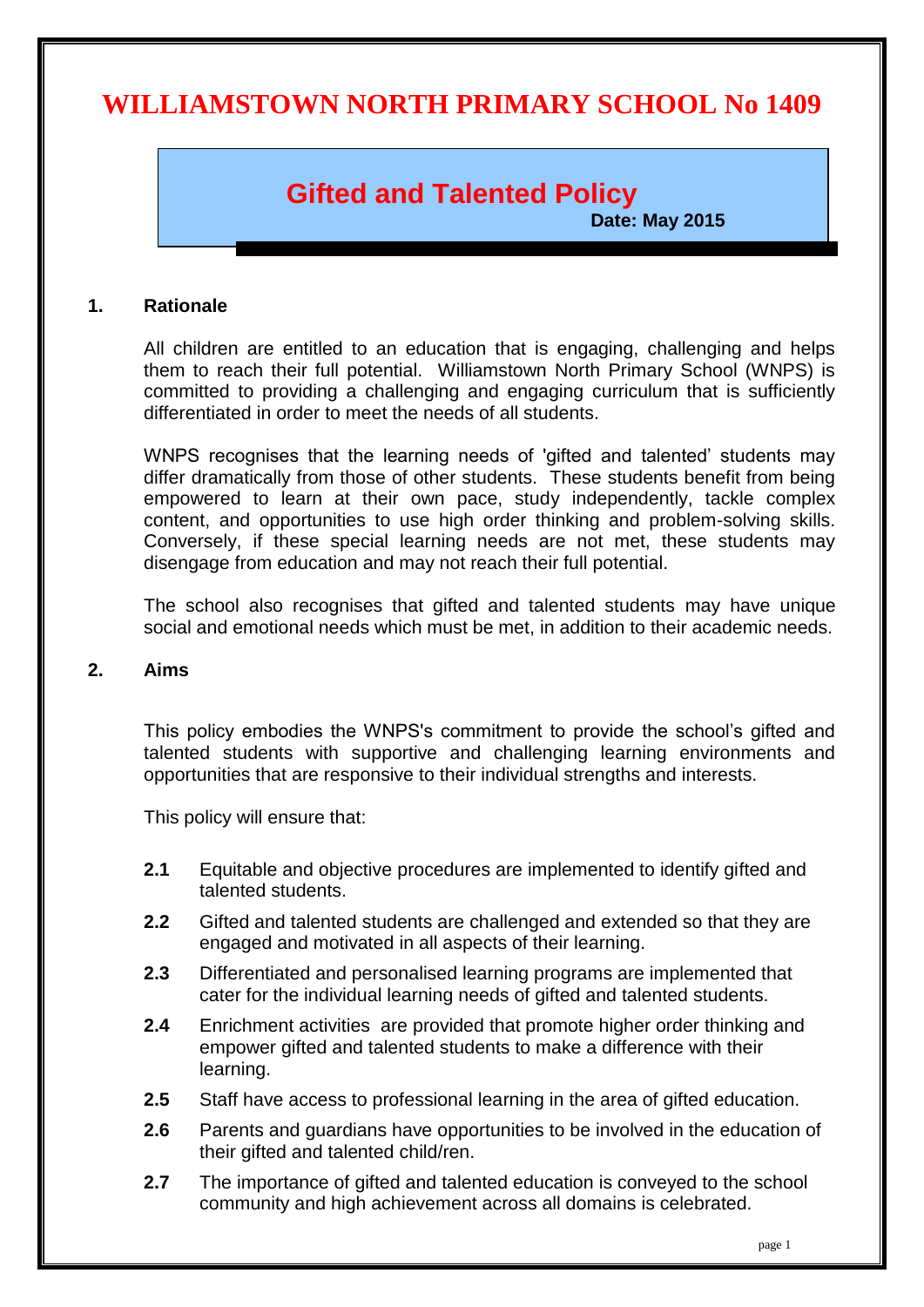### **3. Definitions**

Gifted students possess outstanding natural intellectual, physical, creative or social abilities in one or more areas and have the potential to perform at a significantly higher level than their age-peers.

Talented students are those who demonstrate outstanding mastery of systematically developed knowledge and skills in generally one particular area.

#### **4. Policy Context**

This policy has been developed within the context of *Aiming High: A strategy for gifted and talented children and young people, 2014 – 2019*, prepared by the State Government, which outlines a number of actions that will support Victoria's gifted and talented children and young people to reach their potential.

In particular, the strategy encourages the development of a school-level Gifted and Talented Education Policy, which may address identification, extension and enrichment, acceleration and ability grouping, connecting students with 'like minds' and evaluation.

#### **5. Implementation**

### **5.1 Identifying gifted students**

Identifying a student's giftedness is an important first step in ensuring that his or her educational needs are addressed. Where parents/guardians or outside agencies regard a student to be 'gifted' they will first consult with the classroom teacher. Where the classroom teacher believes a child to be 'gifted', they will first consult with a member of the school's leadership team.

A variety of identification methods will be utilised to determine students of high intellectual potential. A range of criteria and a balance of formal and anecdotal assessment procedures will be used. These may include:

- teacher observation and assessment of performance
- teacher devised tests
- parent observation
- checklists of traits and characteristics
- cumulative school history
- anecdotal evidence
- standardised achievement tests
- tests of cognitive/intellectual ability
- external testing.

Information regarding Gifted and Talented students will be communicated to the classroom teacher via each student's individual file.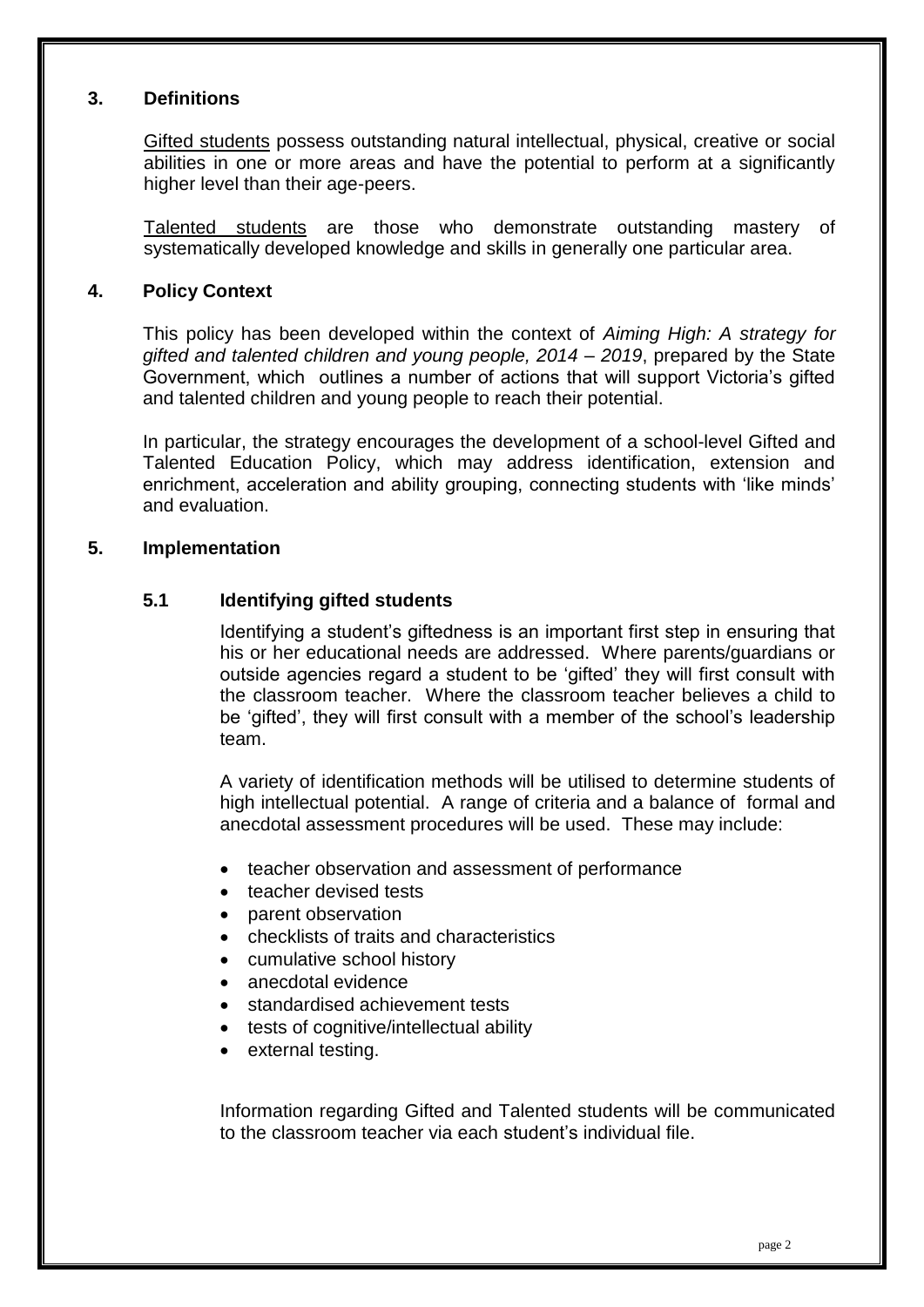## **5.2 Enrichment and Extension Activities for Gifted Students**

A range of classroom enrichment and extension activities are implemented to meet the diverse needs of gifted and talented students. These may include but are not limited to: -

- De Bono's Thinking Tools (specific activities designed to encourage students to approach problems in a variety of ways).
- Bloom's Taxonomy and Gardiner's Multiple Intelligences (planning tools to assist teachers to plan activities based on student preferred learning styles).
- Flexible classroom ability groupings such as fluid grouping structures in literacy and numeracy.
- Close tracking of students with pre and post test data.

A range of enrichment programs outside of the classroom environment will be offered. These may include, but are not limited to: -

- Tournament of Minds (TOM)
- International Competitions & Assessments for Schools (ICAS)
- Glee Club and school musical
- Sporting activities
- G.A.T.E.WAYS (Gifted and Talented Education Ways) Program.

## **5.3 Individual Learning Plans (ILP)**

Individual learning plans (ILP) will be used for providing targeted and more personalised learning. An individual learning plan is a document that sets out strategies or goals for a student's education based on their academic, social or emotional needs at any point of time.

Learning activities identified in the student's ILP will encourage the development of:

- abstract and higher order thinking skills
- independent thinking and open inquiry
- problem solving skills
- research skills
- self-understanding
	- $\circ$  presenting ideas and products that challenge existing ideas
	- o focusing on open-ended tasks
	- o encouraging resource based learning
	- o providing appropriate enrichment and extension activities.

An ILP will be developed for a student in consultation with the student's parents/guardians and monitored on a term-by-term basis.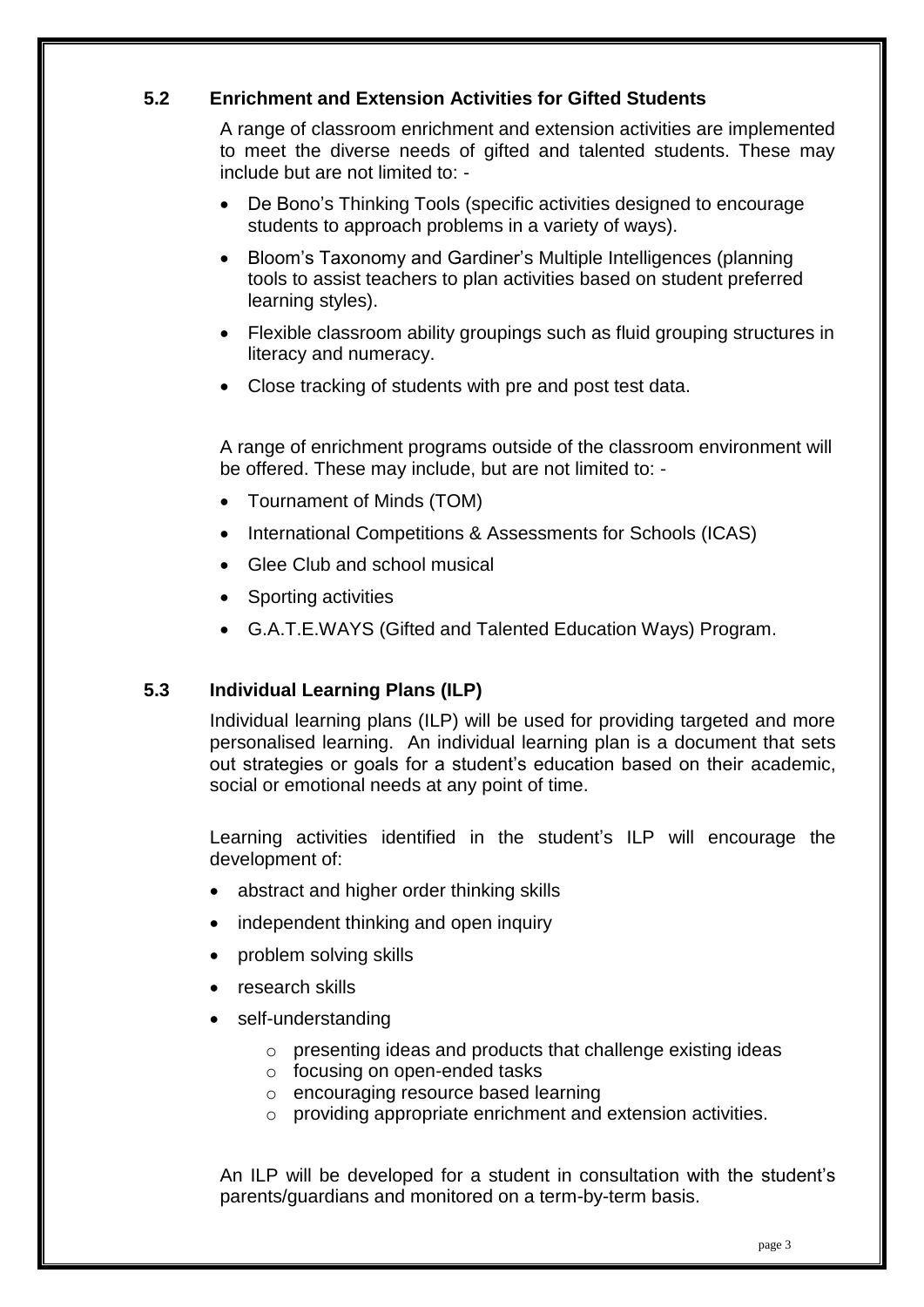### **5.4 Staff Professional Learning**

Staff will be provided with professional learning opportunities to develop their skills in identifying and providing appropriate educational programs for gifted and talented students. This includes skill development in identifying and supporting underperforming and disengaged students.

Staff will also be provided with a range of resources for classroom enrichment and extension activities, identification checklists, articles, information, web sites and references.

## **5.5 Support for gifted students and their families**

To aid their social and emotional well-being, gifted and talented students will be supported in their journey through WNPS via access to information, support and counselling (via Student Support Services), as well as opportunities to learn and socialise with other gifted and talented students.

Through the school's inclusion journey over the past few years there is a strong culture of acceptance of diversity within the school community.

Parents/Guardians will be encouraged to participate in catering for the needs of their gifted and talented child/ren through access to information about external programs and activities (via the school newsletter), together with the provision of expert advice (if required).

Where external programs and activities are deemed suitable for specific children, their parents/guardians will be advised accordingly.

### **5.6 Promotion of positive attitudes to giftedness**

The school will recognise and celebrate the efforts of Gifted and Talented students by acknowledging their academic achievements at school assemblies, newsletters and other forums. For instance, ICAS awards are presented at school assemblies.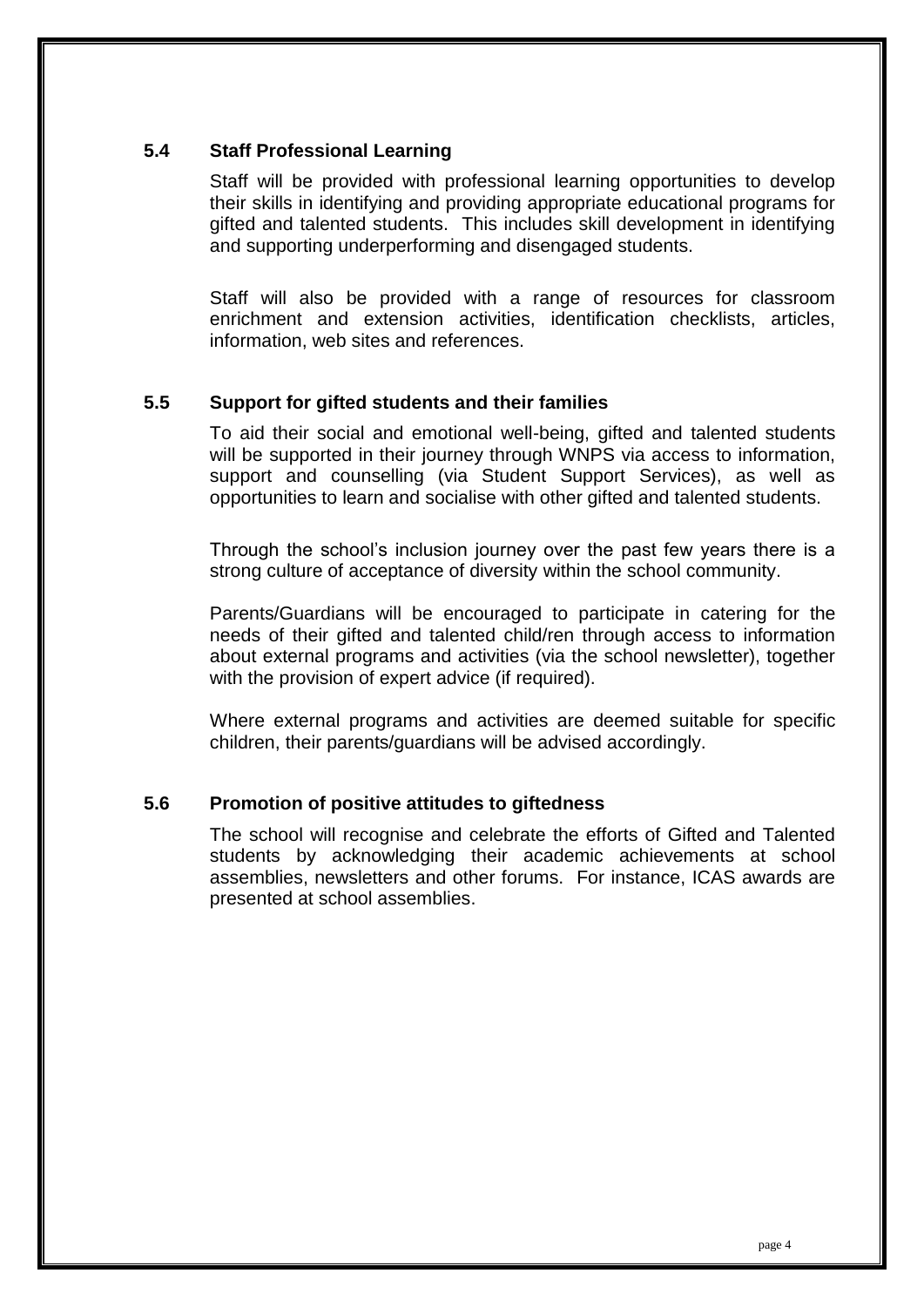## **5.7 Acceleration of Gifted and Talented Students**

Acceleration is an intervention that moves students through an educational program at a faster than usual rate or younger than typical age. Accelerated learning can take different forms such as:

Early entry to primary school - A student enters primary school at a younger age than the prescribed age.

Subject acceleration - A student moves up a grade (or more) in one subject but stays with their regular class for their other subjects.

Year level acceleration - A student skips an entire grade (or more than one grade).

Telescoping - A student completes several years of the school's curriculum in less time.

Guidelines for Year level acceleration are documented in Appendix 1: "Protocol for Full-Year Level Acceleration of Students."

Early entry into primary school for gifted and talented children is undertaken in consultation with the Department of Education and Training's regional office.

### **6. Evaluation and Review**

This policy shall be reviewed as part of the WNPS' cyclical policy review process conducted by school council and updated if required. The school will also regularly evaluate the support provided to its gifted and talented students.

### **7. References and Related Policies**

*Aiming High: A strategy for gifted and talented children and young people, 2014 – 2019*.

*Assessment and Reporting Policy and Procedures.*

*Student Engagement Policy and Procedures*

*Family Engagement Policy*

This Policy was ratified by School Council on 20 May 2015.